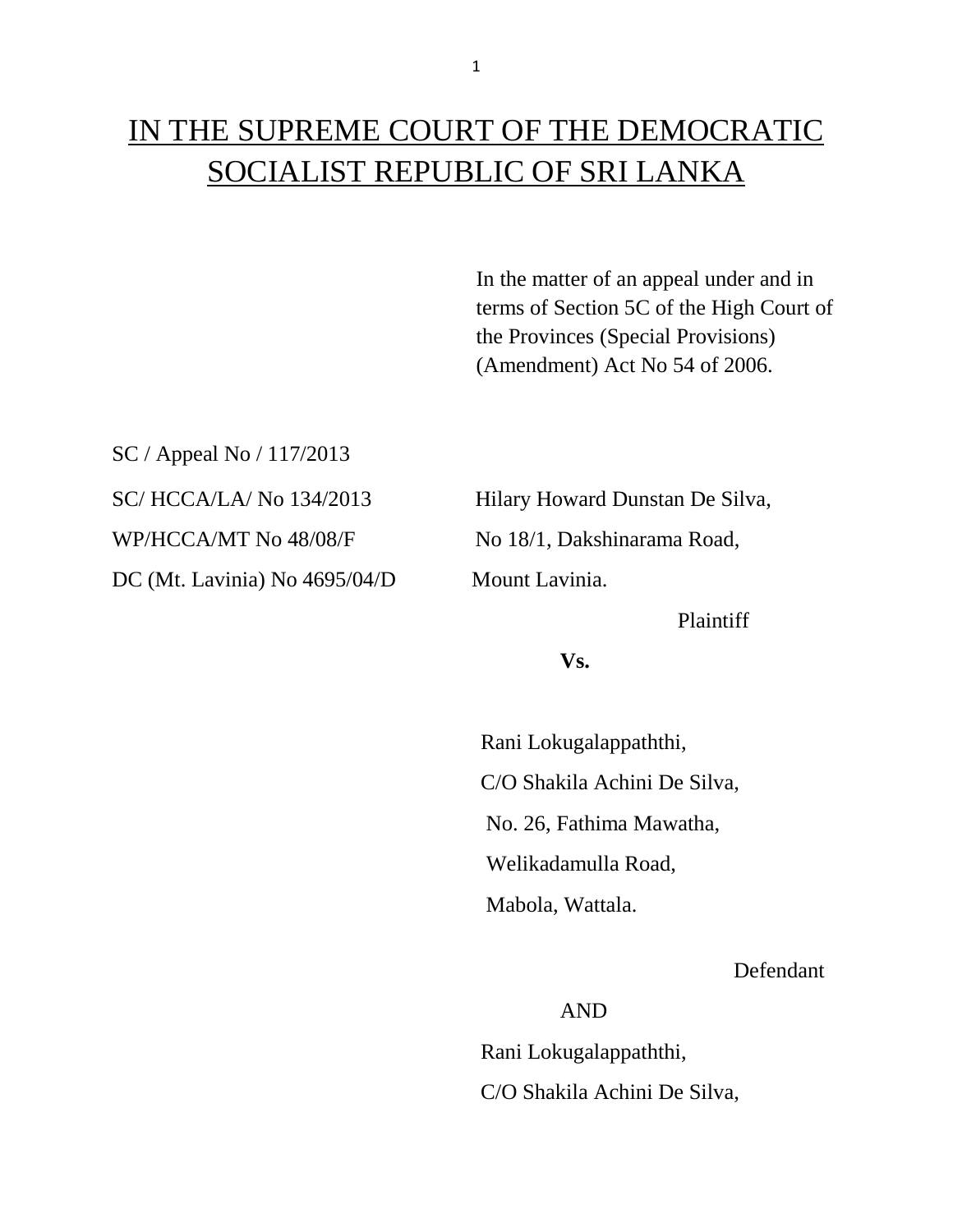No. 26, Fathima Mawatha, Welikadamulla Road, Mabola, Wattala.

Defendant Petitioner

Vs.

 Hilary Howard Dunstan De Silva, No 18/1, Dakshinarama Road, Mount Lavinia.

Plaintiff Respondent

## **AND NOW BETWEEN**

 Rani Lokugalappaththi, C/O Shakila Achini De Silva, No. 26, Fathima Mawatha, Welikadamulla Road, Mabola, Wattala.

Defendant Petitioner Appellant Vs. Hilary Howard Dunstan De Silva, No 18/1, Dakshinarama Road, Mount Lavinia.

Plaintiff Respondent- Respondent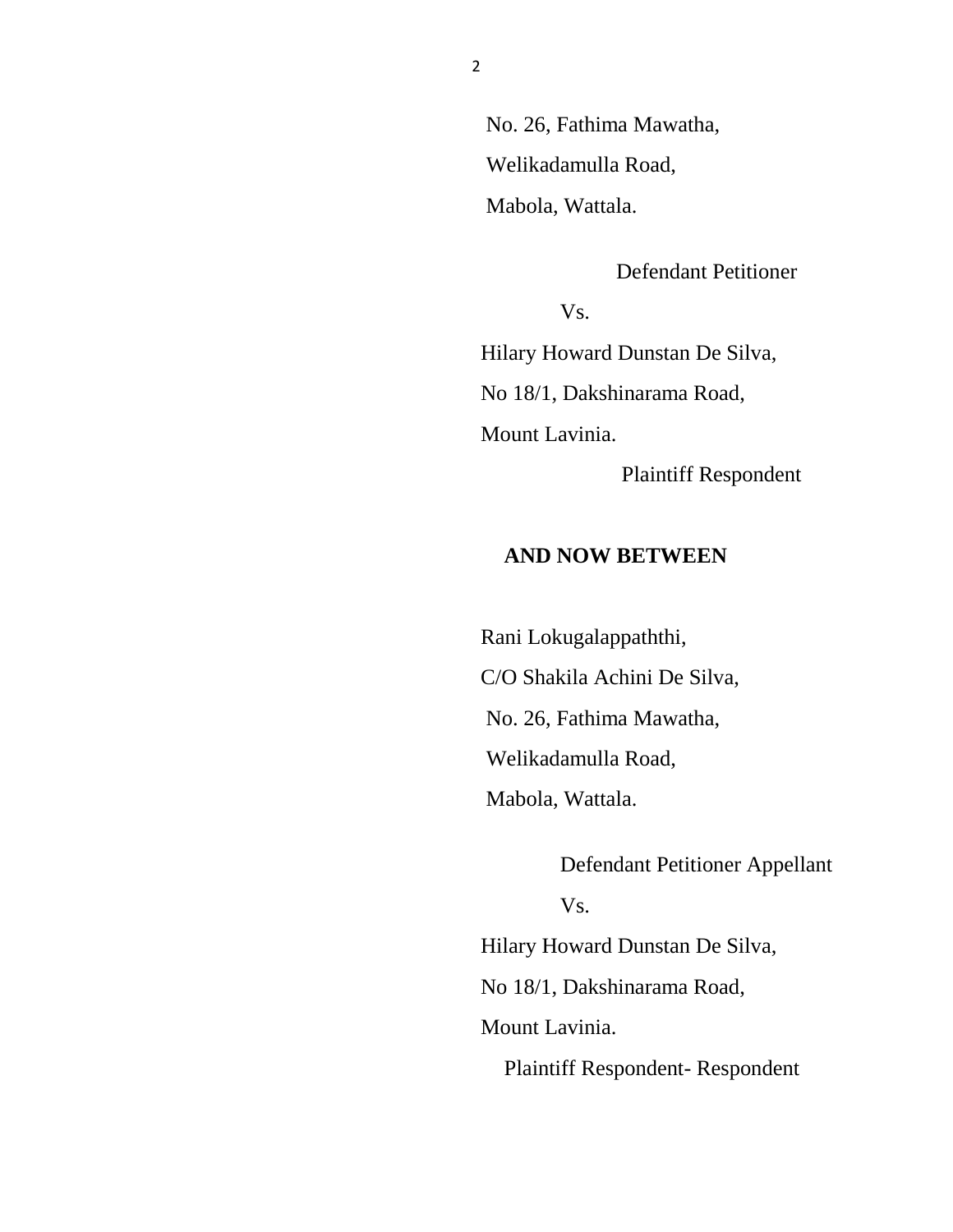| <b>BEFORE</b><br>$\ddot{\cdot}$    | B. P. ALUVIHARE, PC, J.                                                          |
|------------------------------------|----------------------------------------------------------------------------------|
|                                    | UPALY ABEYRATHNE, J.                                                             |
|                                    | ANIL GOONARATNE, J.                                                              |
|                                    |                                                                                  |
| <b>)UNSEL</b>                      | Kamaran Aziz with Ershan Ariyaratnam for<br>the Defendant- Petitioner- Appellant |
|                                    | V. K. Choksy with D. Timirige for the<br><b>Plaintiff-Respondent-Respondent</b>  |
| <b>ARGUED ON</b><br>$\ddot{\cdot}$ | 15.06.2015                                                                       |
| <b>WRITTEN SUBMISSION ON:</b>      | 13.11.2013 (Appellant)                                                           |
|                                    | 30.10.2013 (Respondent)                                                          |
|                                    |                                                                                  |
| <b>DECIDED ON</b>                  | 02.10.2015                                                                       |

## UPALY ABEYRATHNE, J.

This is an appeal from a judgment of the High Court of Civil Appeal of the Western Province holden in Mount Lavinia dated 06.03.2013. By the said judgment the learned High Court Judges of the High Court of Civil Appeal, Mount Lavinia have dismissed the appeal of the Defendant Petitioner Appellant (hereinafter referred to as the Appellant). The Appellant sought leave to appeal from the said judgment and this Court granted leave on the following questions of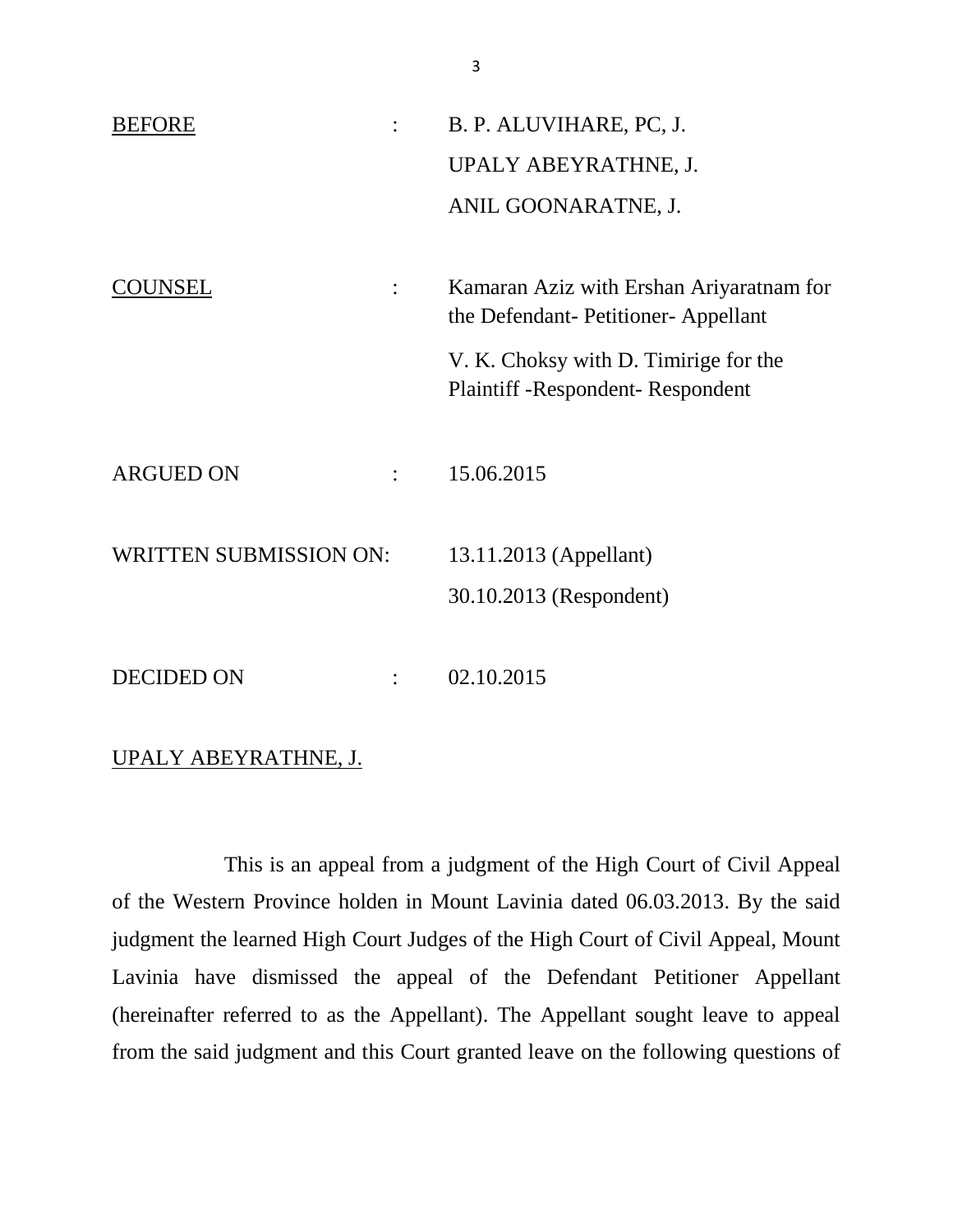law set out in paragraph 18 (d), (g), (j) and (n) of the petition of the Appellant dated 04.04.2013, namely;

- (d) Has the High Court of Civil Appeal misdirected itself by failing to appreciate that the Petitioner had lawful and/or genuine and/or reasonable grounds for her default in appearing before the District Court of Mount Lavinia on  $4<sup>th</sup>$  July 2006, having particular regard to the fact that the petitioner was in extremely poor health at the material time as established in Petitioner's evidence and/or by the evidence of the Doctor of indigenous medicine summoned to give evidence and/or by the medical certificates duly submitted to Court on behalf of the Petitioner?
- (g) Has the High Court of Civil Appeal misdirected itself in fact and/or law by affirming the determinations contained in the order of the learned District Judge when such impugned order clearly failed to take in to account the totality of the evidence led at the inquiry?
- (j) Has the High Court of Civil Appeal erred in law by determining that the medical certificate issued by the Ayurvedic Physician marked as P2 cannot be accepted as genuine and/or relevant evidence?
- (n) Has the High Court of Civil Appeal misdirected itself in law by failing to take adequate cognizance of the fact that Ayurvedic Physician who gave evidence at the inquiry had prescribed leave for the Petitioner due to her medical condition and this fact should necessarily have convinced the District Court that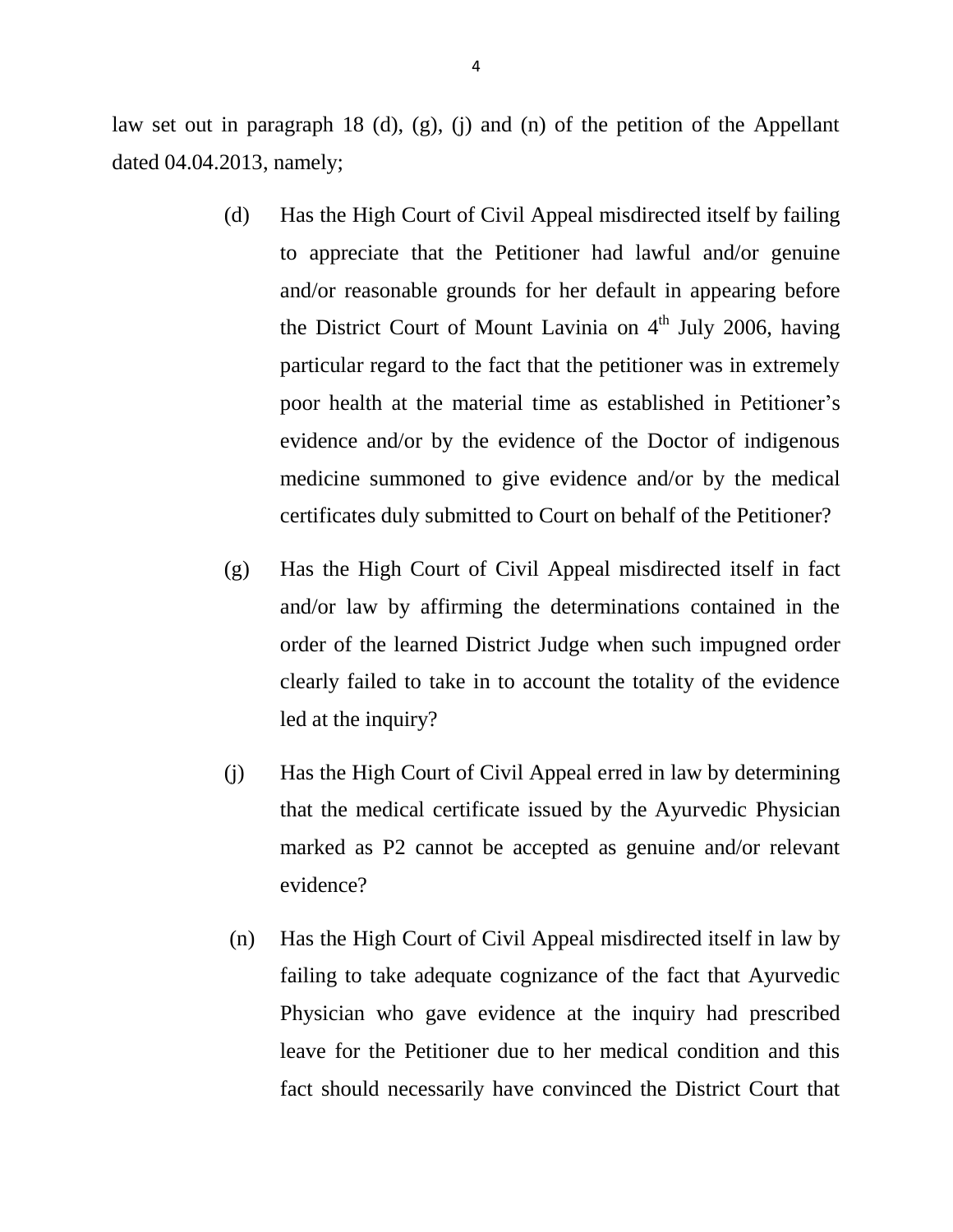the Petitioner had established on a balance of probability that the Petitioner was unable to attend Court and/or appoint an Attorney-at-law prior to  $4<sup>th</sup>$  July 2006 upon reasonable and genuine grounds?

The Plaintiff Respondent-Respondent (hereinafter referred to as the Respondent) in this case instituted the said action against the Appellant seeking for divorce *a vinculo matrimonii* on the ground of constructive malicious desertion. They had got married on  $4<sup>th</sup>$  of July 1992, but they had no children by the said marriage. It was an admitted fact that both the Appellant and the Respondent had children by their previous marriages. The Appellant filed an answer denying the averments contained in the plaint and praying for divorce *a vinculo matrimonii* on the ground of constructive malicious desertion by the Respondent. After the replication was filed by the Respondent the case was fixed for trial. As reflected in Journal Entry (J.E.) No 15 dated 29.03.2006 when the case was taken up for trial on the said date the Appellant tendered papers in order to revoke the proxy given to her Attorney At Law and thereafter the case had been re-fixed for trial on 04.07.2006 to enable the Appellant to obtain legal assistance. When the case was taken up for trial on 04.07.2006, the Appellant was absent and unrepresented. Then the learned District Judge had dismissed the Appellant's claim in reconvention and had taken up the main case for an ex-parte trial and entered a decree nisi in favour of the Respondent as prayed for in the plaint.

Upon the receipt of the said ex-parte decree the Appellant had made an application under Section 86(2) of the Civil Procedure Code seeking to set aside the said ex-parte judgment and the decree and to permit the Appellant to proceed with her defence as from the stage of default. At the inquiry into the said application to vacate the ex-parte decree, the Appellant had closed her case leading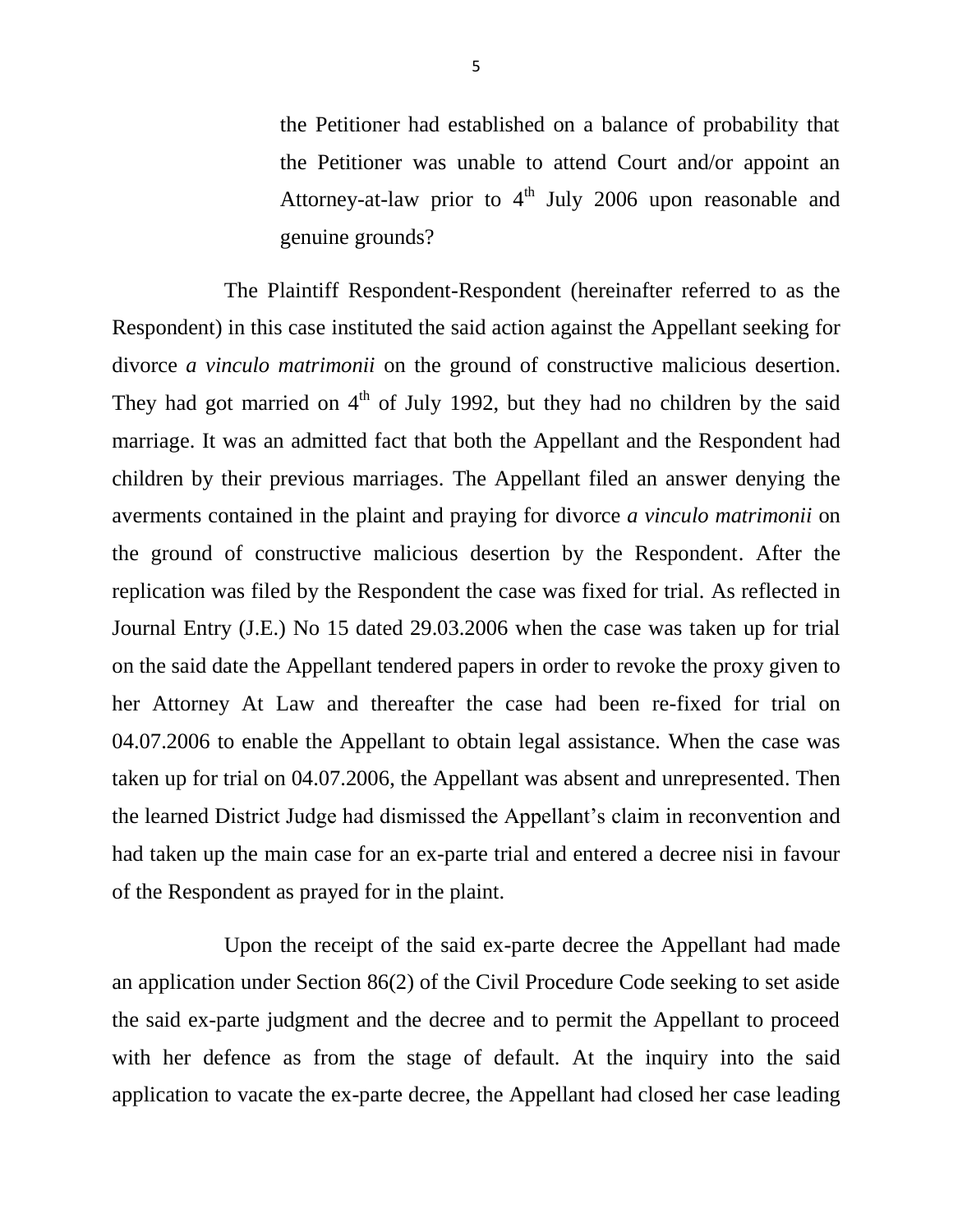her evidence and the evidence of an Ayurvedic Doctor, H.T.P.P. Thilakarathna. Also a medical certificate issued by the said Ayurvedic Doctor had been produced marked Pe.2. The Respondent had not led any evidence. After the said inquiry the learned District Judge had refused the said application of the Appellant without cost. Being aggrieved by the said order dated 30.06.2008 the Appellant had appealed to the High Court of Civil Appeal of the Western Province, Mount Lavinia. After the hearing of the said appeal the learned High Court Judges of the High Court of Civil Appeal, Mount Lavinia have dismissed the appeal of Appellant by the abovementioned judgment dated 06.03.2013.

It has transpired from the evidence led at the said inquiry under Section 86(2) that on the date of trial relevant to this application, i.e. 04.07.2006, the Appellant was absent from court on the advice of said Ayurvedic Doctor as she was under medical treatment for dislocation of her knee joint due to a fall. In proof of that she has produced the said medical certificate issued by the said Ayurvedic Doctor marked Pe. 2. The said Ayurvedic Doctor in his evidence had testified that he treated the Appellant for dislocation of her knee joint and also issued the said medical certificate Pe. 2 dated 28.06.2006 recommending leave for a period of 14 days commencing from 28.06.2006 to 11.07.2006. No doubt that 04.07.2006 which was the date of trial had fallen within the said period of 14 days of medical leave. Said evidence had not been contradicted at the cross examination. Also there had been no any other evidence led by the Respondent in order to counter the said position of the Appellant.

Apart from that it is important to note that at the said inquiry before the learned District Judge, the Appellant was given a chair at her request as she was not fit enough to give evidence whilst standing. Said position of the Appellant indicates that she was suffering with an ailment in her legs.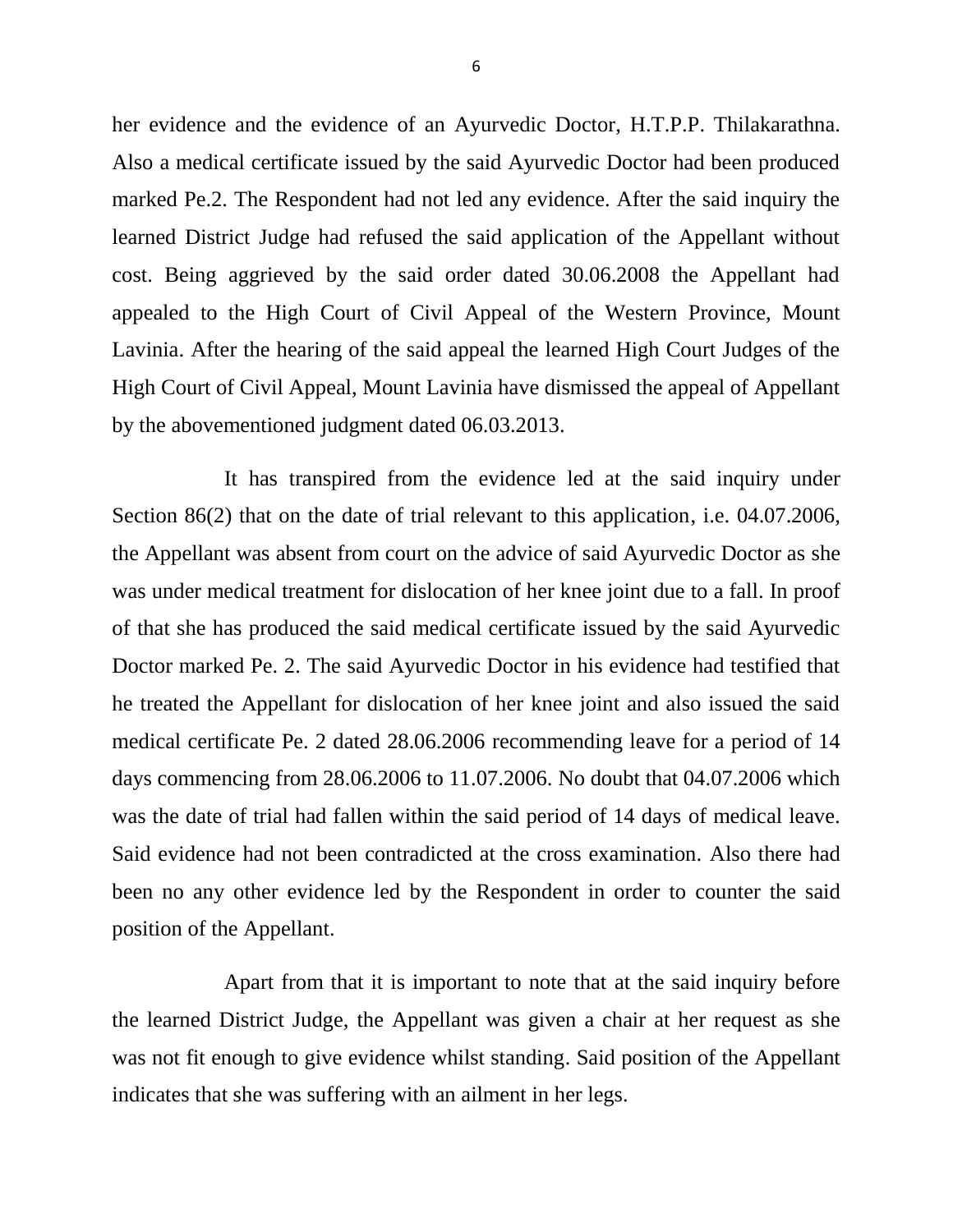In the said context when I examine the impugned judgment of the Civil Appellate High Court of Mount Lavinia dated 06.03.2013 and also the order of the learned District Judge dated 30.06.2008 it is clear to me that both courts have failed to appreciate the said evidence led on behalf of the Appellant and the obvious physical condition of the Appellant. The learned High Court Judges, in the said judgment, have not expressed a word in considering the said evidence of the Appellant and the Ayurvedic Doctor together with the medical certificate marked Pe.1. At page 04 of the impugned judgment the learned High Court Judges have merely stated in a few lines that "Ayurvedic Physician has only recommended leave but had not examined nor prescribed any medicine for her ailment. A doctor who had not treated a patient cannot issue a medical certificate of that nature. Further such certificate cannot be accepted in a court of law and should stand rejected". Apart from the said few lines of the impugned judgment the High Court has not considered at all the totality of the evidence led by the Appellant.

It is important to note that in an inquiry under Section 86(2) of the Civil Procedure Code a Court of Law should come to a just and fair conclusion having regard to the totality of the facts and circumstances revealed at the inquiry before the court. But in the present case before me, both the High Court and the District Court in contrary to the said requirement of Section 86(2), has made an attempt to place a heavy burden of proof on the Appellant paying their attention to trivial contradictions and infirmities of the medical certificate and have reached a conclusion which cannot be justified on the evidence led before the District Court.

It must be noted that the burden of proof cast upon an Applicant who makes an application under Section 86(2) of the Civil Procedure Code is not similar to a proof of balance of probability. It is much less than that. What is required under Section 86(2) is that to adduce 'reasonable grounds for default' to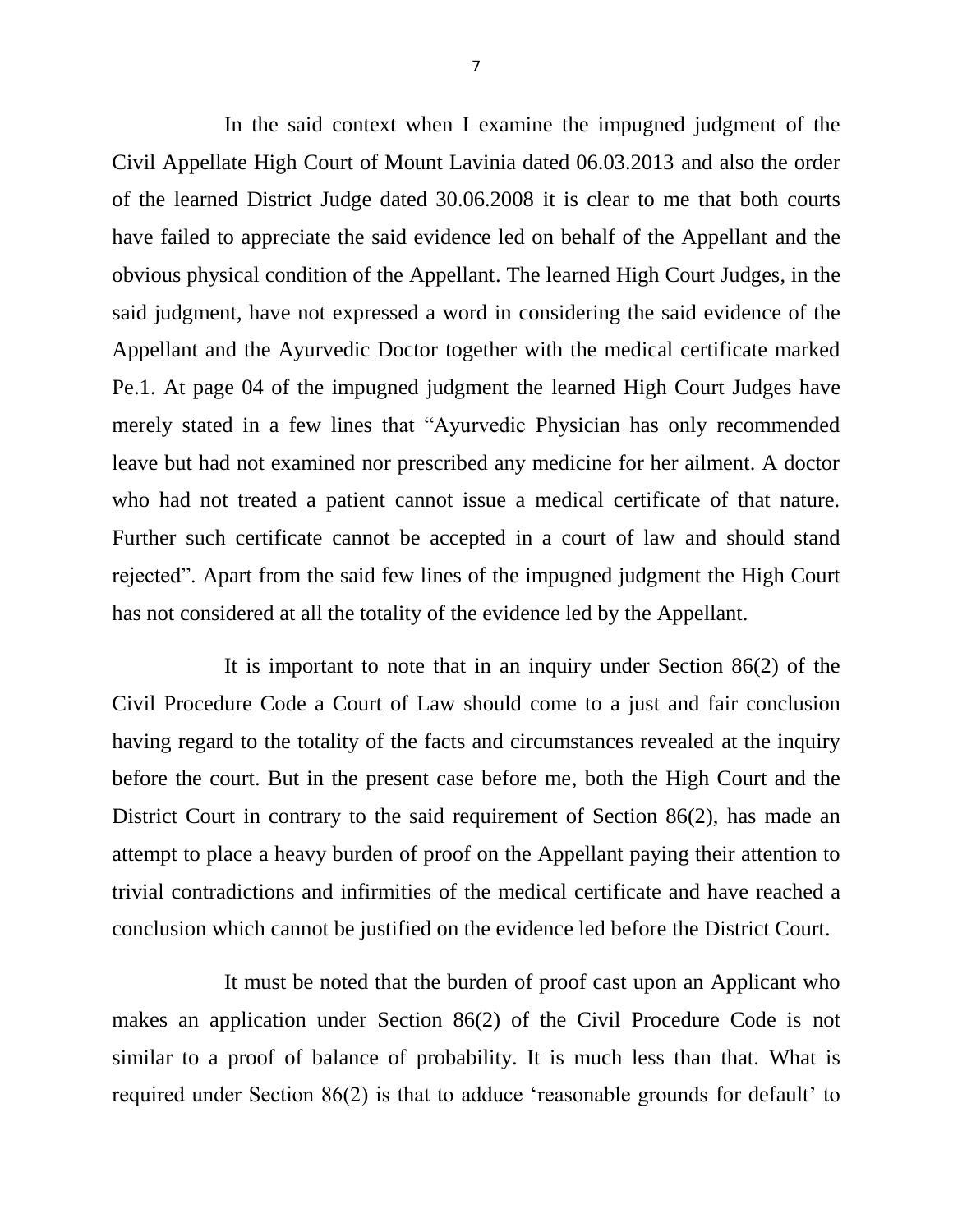the satisfaction of Court. Section 86(2) stipulates that "Where, within fourteen days of the service of the decree entered against him for default, the defendant with notice to the plaintiff makes application to and thereafter satisfies court, that he had reasonable grounds for such default, the court shall set aside the judgment and decree and permit the defendant to proceed with his defence as from the stage of default upon such terms as to costs or otherwise as to the court shall appear proper."

In the said order dated 30.06.2008, the learned District Judge having referred to the Appellant's petition dated 28.11.2006, has come to a conclusion that the Appellant was suffering from arthritis but in her evidence she has stated that she could not come to court on 04.07.2006 due to dislocation of her knee joint due to a fall and thereby she had contradicted her own evidence with the averments contained in her petition and affidavit dated 28.11.2006. It must be noted that at the inquiry before the District Court, during the cross examination of the Appellant, the Respondent has neither touched the facts and circumstances elaborated in the said petition and affidavit nor has challenged the evidence of the Appellant on the said basis in order to contradict the averments contained in the said petition and affidavit. When the facts and circumstances contained in the petition and affidavit are not disputed at the inquiry by the parties it is not opened for the learned District Judge to mark contradictions in the evidence of the Appellant upon facts which were not so challenge.

On the aforesaid premise when I consider the facts and circumstances of the case revealed at the inquiry I have no option but to reach the conclusion that the said questions of law raised by the Appellant before this court should be answered in the affirmative as the Appellant has adduced reasonable grounds for her default to the satisfaction of court. Hence I set aside the said judgment of the